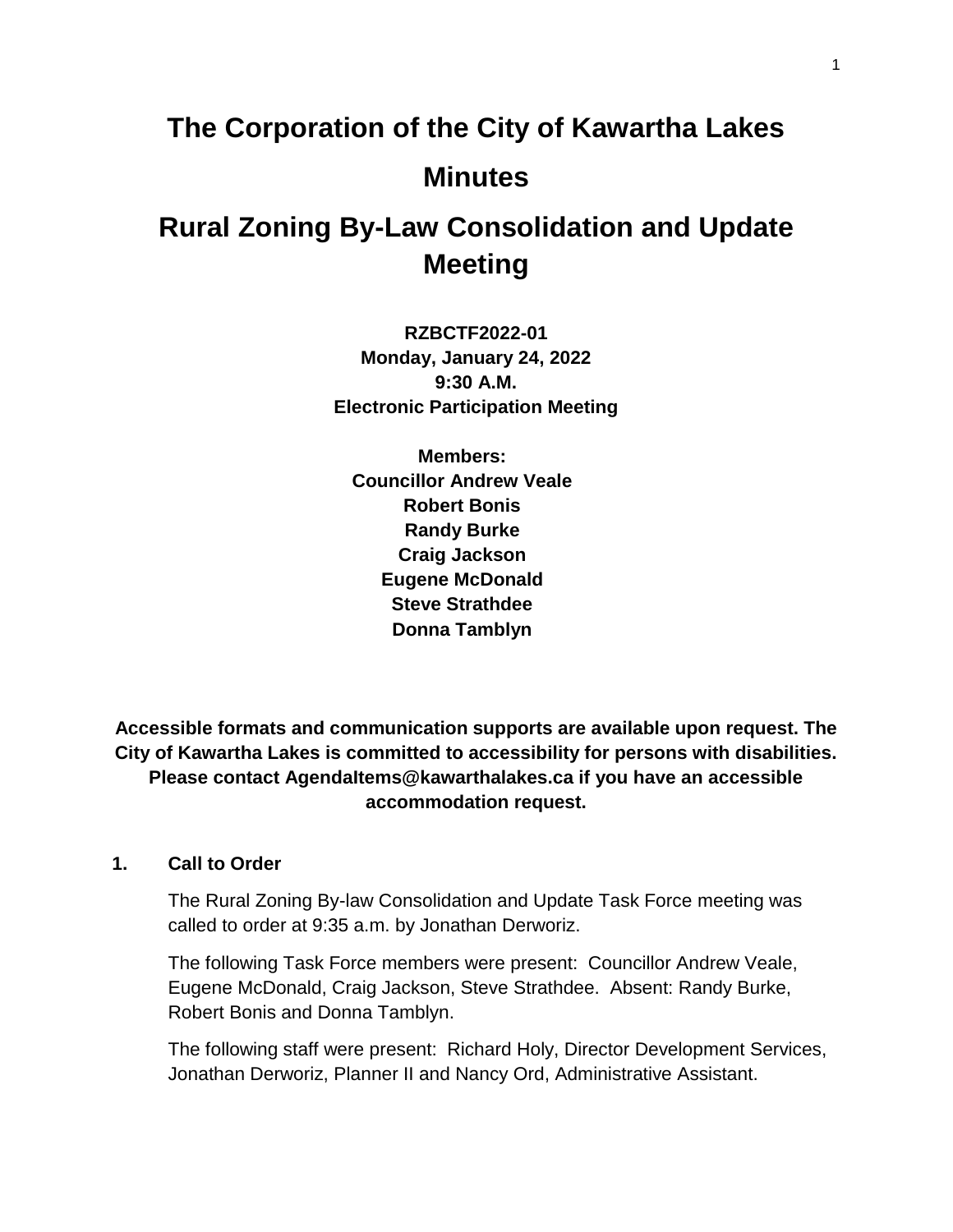The following consultant staff were present: Matthew Rodrigues, Planner.

# **2. Introductions**

There were no introductions.

# **3. Appointment of Chair**

Jonathan Derworiz made a first call for nominations for the Chair of the Rural Zoning By-law Consolidation and Update Task Force.

Councillor Veale nominated Steve Strathdee to stand as the Chair.

Steve Strathdee accepted the nomination to stand as Chair.

A second call for nominations was made with none put forward and no opposition noted to the nomination.

A third call for nominations was made with none put forward and no opposition noted to the nomination.

# **RZBCTF2022-001**

**Moved By** Councillor Veale **Seconded By** E. McDonald

**That** Steve Strathdee be appointed as Chair of the Rural Zoning By-law Consolidation and Update Task Force.

# **Carried**

# **4. Appointment of Vice-Chair**

Jonathan Derworiz made a first call for nominations for the Vice Chair of the Rural Zoning By-law Consolidation and Update Task Force.

Steve Strathdee nominated Councillor Veale to act as Vice Chair.

Councillor Veale accepted the nomination to stand as Vice Chair.

A second call for nominations was made with none put forward and no opposition noted to the nomination.

A third call for nominations was made with none put forward and no opposition noted to the nomination

**RZBCTF2022-002 Moved By** S. Strathdee **Seconded By** E. McDonald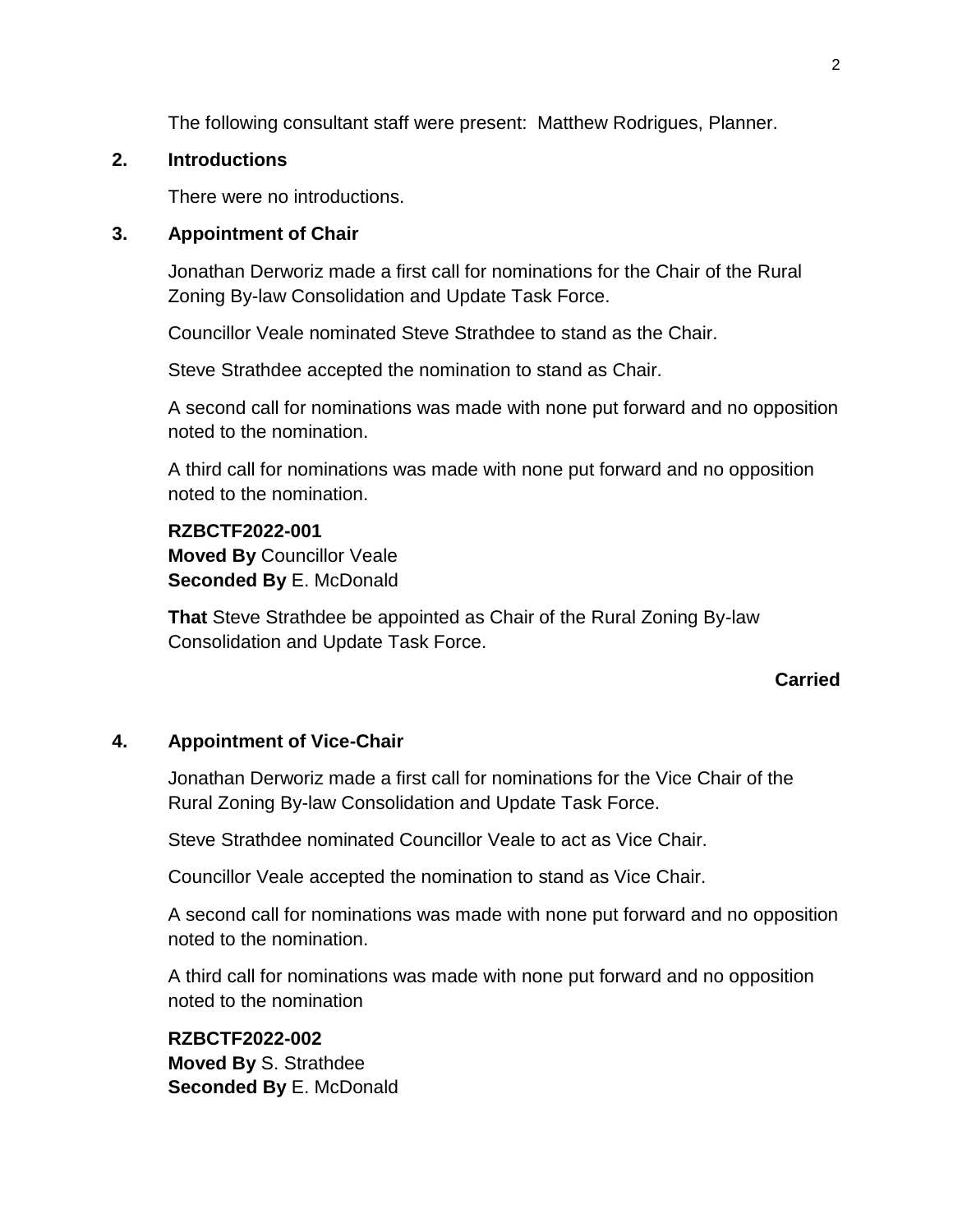That Councillor Veale be appointed as Vice Chair of the Rural Zoning By-law Consolidation and Update Task Force.

# **Carried**

# **5. Adoption of Agenda**

**RZBCTF2022-003 Moved By** E. McDonald **Seconded By** C. Jackson

**That** the Agenda be adopted as presented.

**Carried**

# **6. Declaration of Pecuniary Interest**

There were no declarations of pecuniary interest disclosed.

# **7. Adoption of Minutes from Previous Meeting**

# **Rural Zoning By-Law Consolidation and Update Task Force Meeting Minutes, November 23, 2020**

That the minutes of the November 23, 2020 Rural Zoning by-law Consolidation Task Force meeting be received. In response to call by Chair Strathdee, no issues were raised.

**RZBCTF2022-004 Moved By** E. McDonald **Seconded By** Councillor Veale

**That** the minutes of the November 23, 2020 Rural Zoning By-law Consolidation Task Force be adopted as presented.

**Carried**

# **8. Deputations**

There were no deputations presented.

# **9. Correspondence**

There was no correspondence presented.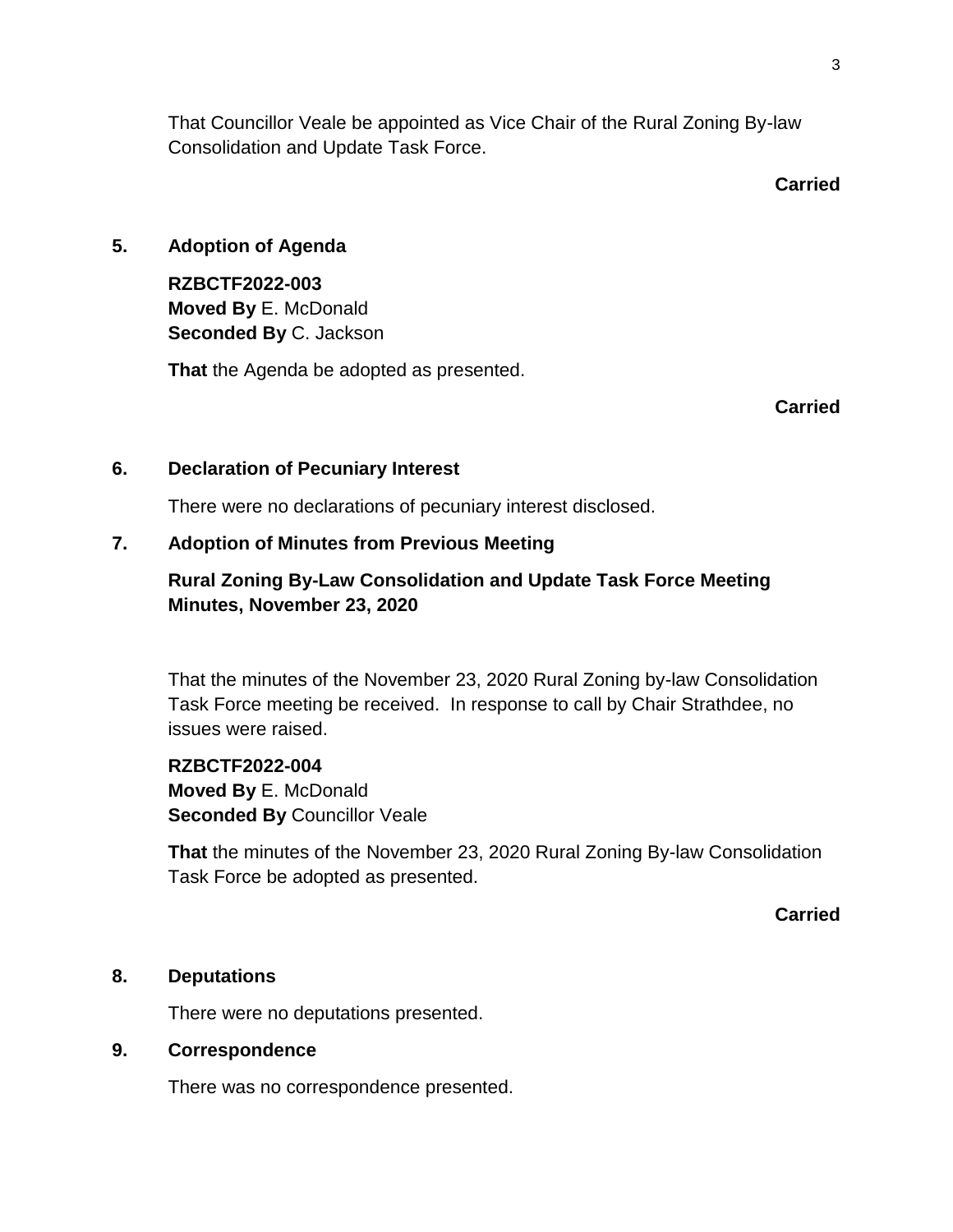# **10. New Business**

# 10.1 Project Status Update

The consultant summarized key steps and completed activities occurring before and after the March 2020 COVID shutdown:

- resumption of the project in mid-October 2020
- holding of Task Force meeting, workshops and public open houses in 2020 and 2021
- submission of a draft zoning bylaw in April 2021, City staff review and comments received October 2021.

# 10.2 Project Timeline and Schedule

The consultant presented an October 2021 Revised Schedule and Work Plan indicating the Project was near the end of Phase 2 - Preparation of Summary Report and Draft Rural Zoning Bylaw. The Revised Work Plan referenced presentation of the draft zoning by-law and public consultation in the coming months and Task Force and Technical Advisory meetings before Council/Planning Advisory Committee presentation.

The third and final stage to the Project would include preparation of a second draft of the zoning by-law, Task Force and Technical Advisory meetings followed by the Planning Act statutory public meetings and final by-law preparation. The Consultant anticipated that, due to delays and the upcoming municipal elections in the autumn 2022, final adoption of the by-law would be by the new Council in 2023.

# 10.3 Introduction of Draft Rural Zoning By-Law

The Consultant indicated the First Draft of the Rural Zoning By-law would:

- implement the City's Official Plan,
- consolidate thirteen existing Rural Zoning By-laws containing 193 zone categories into one harmonized and streamlined by-law with 37 zone categories,
- be based on input of the City, stakeholders and the public, and
- build on the recommendations in the "Issues and Methodology Report".

The draft zoning by-law would have a colour-coded format made up of the following sections: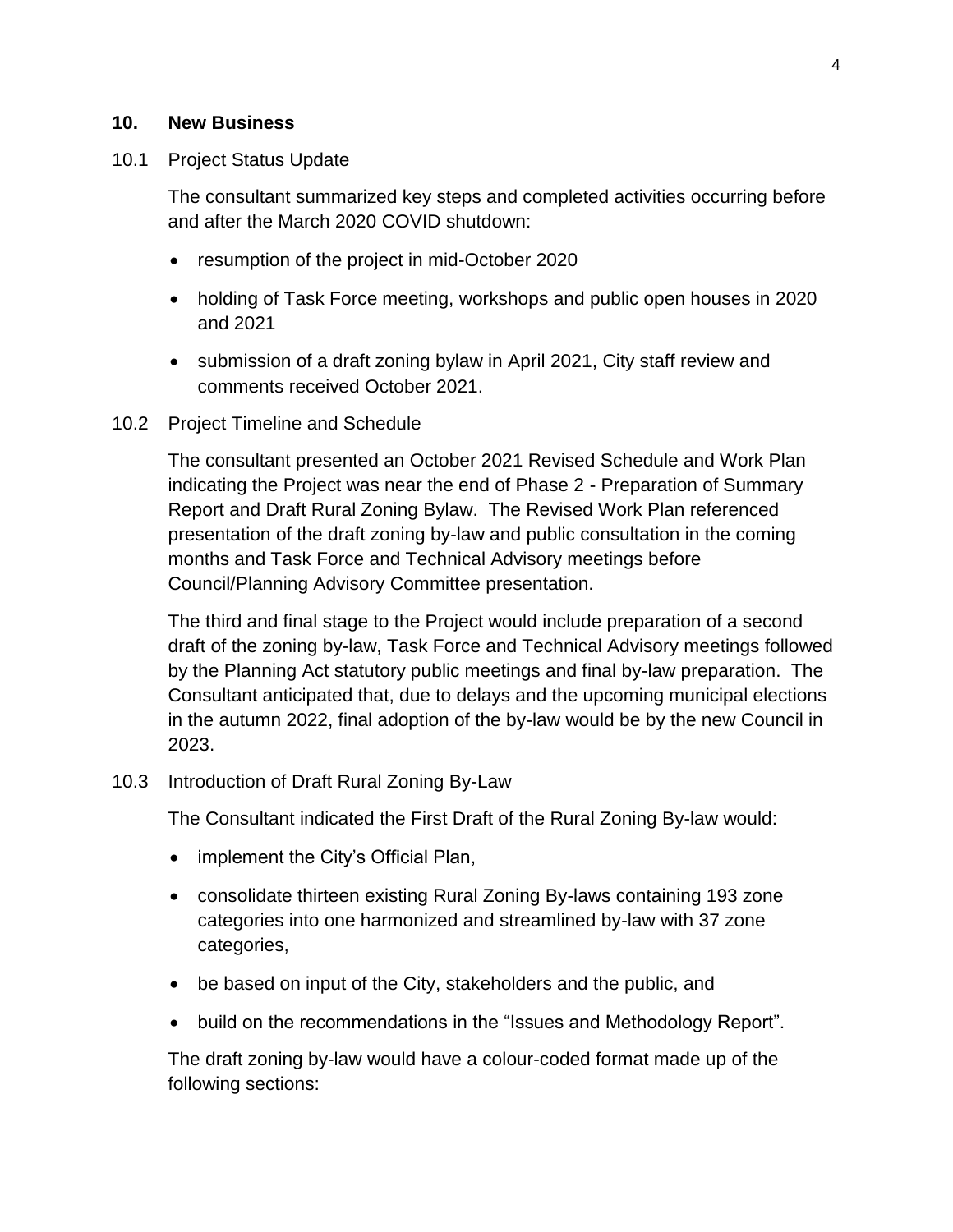Parts 1 and 2: Administration and Interpretation to establish where the by-law applies, how it is read and interpreted and transition provisions between existing and new planning applications.

Part 3: Establishment of zones and schedules to introduce standardized new terms and definitions, defining all permitted uses and underlining all defined terms.

Part 4: General provisions to modernize, update and consolidate existing bylaws and add many new terms such as Accessory Residential Units, On-farm diversified uses, shoreline naturalization and seasonal farm help.

Part 5: Parking & Loading Facilities to review and organize minimum parking standards by different use categories and to support a cycling friendly approach.

Parts 6 to 13 to set out Residential, Agricultural, Commercial, Industrial, Environmental Protection, Open Space, Community Use and Exception Zones categories to bring consistency, clarity and to protect conformity with the Official Plan. Several features were highlighted:

- The Residential zones consolidate sixty-three previous zones into three zones.
- Zones no longer being structured around seasonality of use.
- New Agricultural and Agricultural Consolidation zone categories to avoid creation of piecemeal special categories and to provide a broad range of onfarm diversified uses.
- New zones to recognize commercial and industrial uses located outside hamlets with modernized and harmonized terminology.
- Maintaining the current Environmental Protection boundaries and recognizing the unique polices of the Longford Reserve.
- A Community Facility Zone harmonizing and modernizing permitted uses such as community gardens with criteria.
- Site-specific exceptions included in the by-law to be reviewed by subsequent draft by-law.

Administrative Enactment section to repeal old by-laws and enact the new bylaw.

Interactive zoning mapping for each property, the Wellhead Protection Area and Conservation Authority Regulated areas with mapping to be shared with the Task Force in PDF and hard copy form.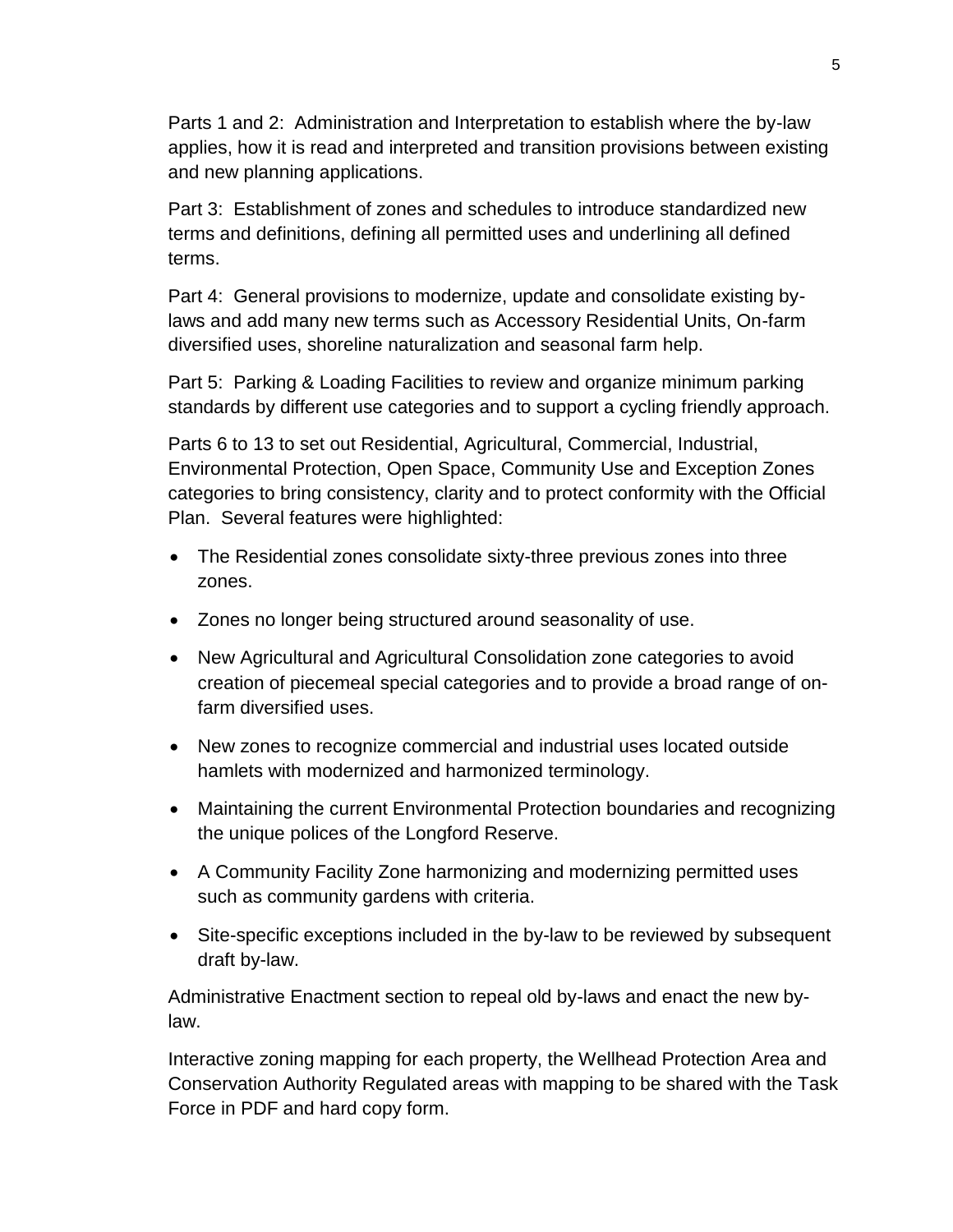The Consultant highlighted sections intended to address comments and outcomes of Workshops:

- Waterfront areas regulations to support shoreline naturalization, recognize established building lines, regulate shoreline structures and include criteria for redevelopment of existing buildings and structures and to implement the Official Plan's 30.0-metre setback requirement.
- Agricultural Zoning to permit new and existing on-farm diversified uses contributing to farm income and efficiency and to recognize existing agricultural-related uses but requiring site-specific zoning by-law amendments for new agricultural-related uses.
- 10.4 Discussion Regarding Approach to 2022 Public Stakeholder Consultation

At the Chair's invitation, the following Task Force comments and discussion ensued:

- From a "high" level, the by-law looks good, has been well laid out, has a reduced the number of zones, will be easier to navigate and is user friendly.
- On the recent removal from of Woodville from an Urban to Rural designation, municipal staff noted zoning of the Village of Woodville should be included as part of the Zoning By-law project but would require review of the impact on the timing and budget for the project if included.
- Zone regulations for AirBnB's (short-term rentals) have not been included but there is a need for in depth consideration due to concerns expressed to Councillors, the need to protect the ambiance of Kawartha Lakes and recent activity in waterfront properties being acquired by corporations specifically to create short-term rentals. Reference was made to Council's current decision to regulate short-term rentals through existing by-laws such as Fire and Noise which would be clarified with the By-law Enforcement Manager. The Consultant offered to provide samples of zone regulations/short-term accommodation by-laws from other municipalities (Prince Edward County and Stratford) and reference was made to the potential need to track complaints and report back to Council.
- The differences between the proposed RR1, RR2 and RR3 zone categories resulted from limited service residential areas and an effort not to create a significant number of new non-conformities to increased zone regulations.
- Daycares are a permitted use in the Rural Zoning By-law both as permitted day care centres in the Community Facility zone or as home-based or home occupation uses.